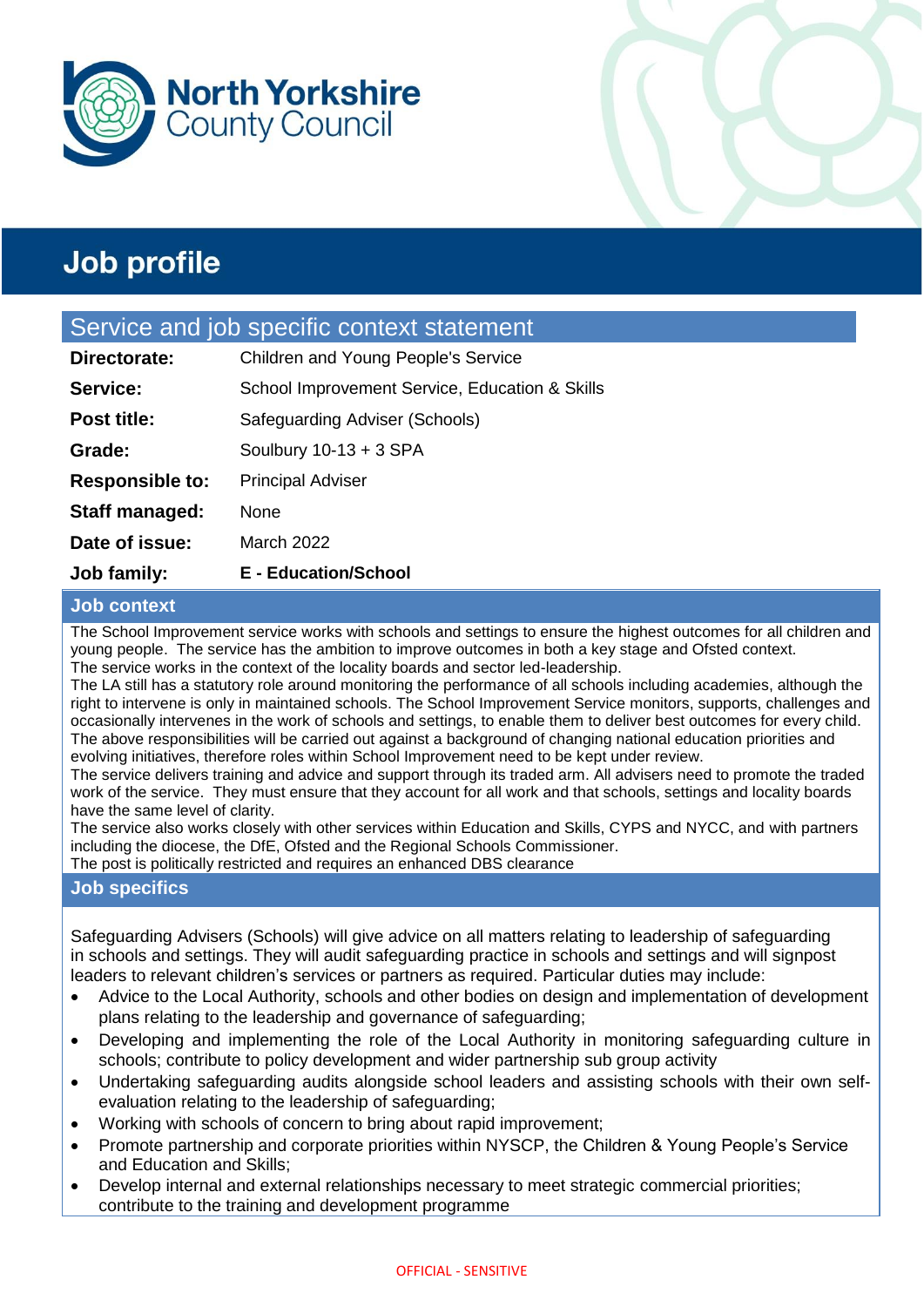



- Identify and meet customer need in and beyond North Yorkshire, and ensure customer satisfaction;
- Support and develop the cultural and systemic change needed to ensure transition to greater commerciality to ensure service sustainability;
- Working in partnership with sector-led leadership, localities, clusters, schools and settings to drive effective support and commercial activity;
- Discharge the Local Authority's statutory responsibilities including those in relation to classification of schools the school improvement strategy;
- Working within and beyond North Yorkshire in order to contribute to the Council Plan to deliver highly successful commercial services.



| <b>Job Description</b>         |                                                                                                                                                                   |  |
|--------------------------------|-------------------------------------------------------------------------------------------------------------------------------------------------------------------|--|
| Directorate:                   | Children and Young People's Service                                                                                                                               |  |
| Service:                       | School Improvement Service, Education & Skills                                                                                                                    |  |
| <b>Responsible to:</b>         | <b>Principal Adviser</b>                                                                                                                                          |  |
| Staff managed:                 | <b>None</b>                                                                                                                                                       |  |
| Job purpose                    |                                                                                                                                                                   |  |
| <b>Strategic</b><br>management | Liaise regularly with the Principal Advisers to monitor progress towards<br>$\bullet$<br>agreed outcomes<br>Liaise with colleagues in the SI service<br>$\bullet$ |  |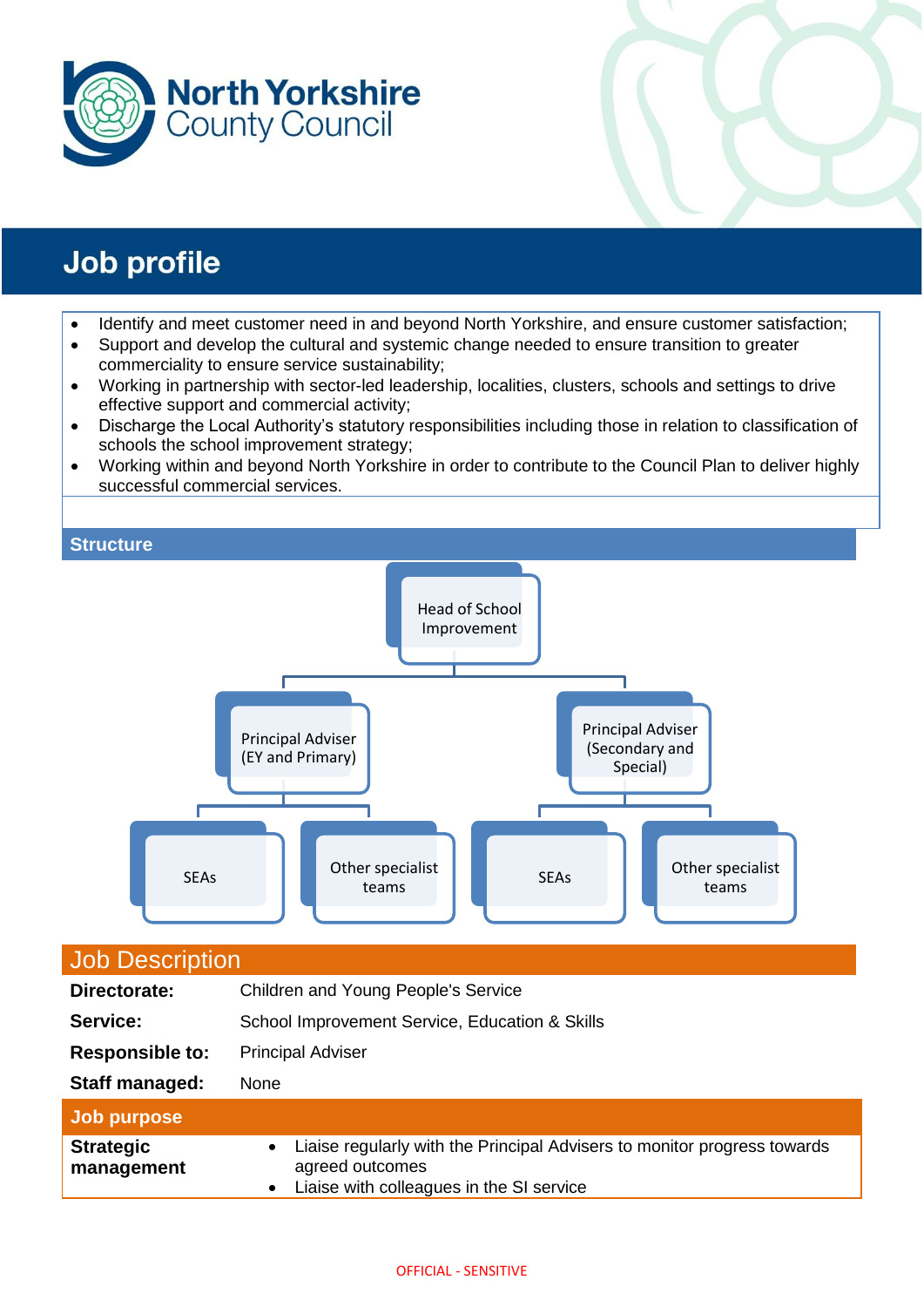

|                                  | Alongside school leaders, develop and monitor effective improvement<br>plans                                                                                                                                                                                         |
|----------------------------------|----------------------------------------------------------------------------------------------------------------------------------------------------------------------------------------------------------------------------------------------------------------------|
|                                  | Contribute to the updating of risk assessments for schools so that any<br>appropriate intervention is timely and monitored and that high performing<br>schools are encouraged to provide school to school support<br>Participate in reviews alongside school leaders |
|                                  | Report audit findings to Headteachers and Governing Boards                                                                                                                                                                                                           |
| <b>Communications</b>            | Actively promote and support the development of sector led school<br>$\bullet$<br>improvement                                                                                                                                                                        |
|                                  | Communicate with schools and settings and the school's named adviser<br>$\bullet$<br>to secure a shared vision for children and young people and schools to<br>achieve agreed outcomes                                                                               |
|                                  | Ensure that the Principal Advisers and Head of Service are well informed<br>on developments and demands in their areas of responsibility                                                                                                                             |
|                                  | Provide schools and Governing Bodies with clear, unambiguous,<br>evaluative oral and written feedback and guidance on schools strengths<br>and weaknesses within the relevant well sequenced recommendations to<br>guide further improvement                         |
|                                  | Establish positive relationships with key partners, ensuring a climate<br>which encourages professional dialogue and values all contributions                                                                                                                        |
|                                  | Ensure confidentiality in line with CYPS and E&S policies and protocols                                                                                                                                                                                              |
| Partnership /                    | Foster, encourage and generate collaborative working between schools<br>$\bullet$                                                                                                                                                                                    |
| corporate working                | and in localities                                                                                                                                                                                                                                                    |
|                                  | Support the work of the NYSCP learning and improvement subgroup, and<br>education reference group to represent the voice of schools across the<br>county                                                                                                             |
|                                  | Have a commitment to integrated working which will involve good<br>interagency working requiring positive relationships with partner services,<br>agencies and organisations, within CYPS and externally                                                             |
| <b>Resource</b>                  | Lead and drive the safeguarding support offer for schools<br>$\bullet$                                                                                                                                                                                               |
| management                       | Meet traded income targets as described by the Head of Service and<br>$\bullet$<br><b>Principal Advisers</b>                                                                                                                                                         |
|                                  | Engage in the process of self-review and performance management                                                                                                                                                                                                      |
| <b>Systems and</b>               | Maintain an up to date list of DSLs in the county<br>$\bullet$                                                                                                                                                                                                       |
| information                      | Analyse audit and visit reports and information relating to individual                                                                                                                                                                                               |
|                                  | schools and clusters to inform local improvement and development                                                                                                                                                                                                     |
|                                  | Produce records of visits that ensure high quality, consistency within the<br>team and which are shared in a timely manner                                                                                                                                           |
|                                  | Lead and attend team meetings to share information with key CYPS<br>officers                                                                                                                                                                                         |
|                                  | Contribute to statements of action, SPIPs and MOUs as necessary                                                                                                                                                                                                      |
| <b>Operational</b><br>management | Ensure that the service complies with all legislation and regulation (and<br>changes thereto) relating to the postholder's responsibilities                                                                                                                          |
|                                  |                                                                                                                                                                                                                                                                      |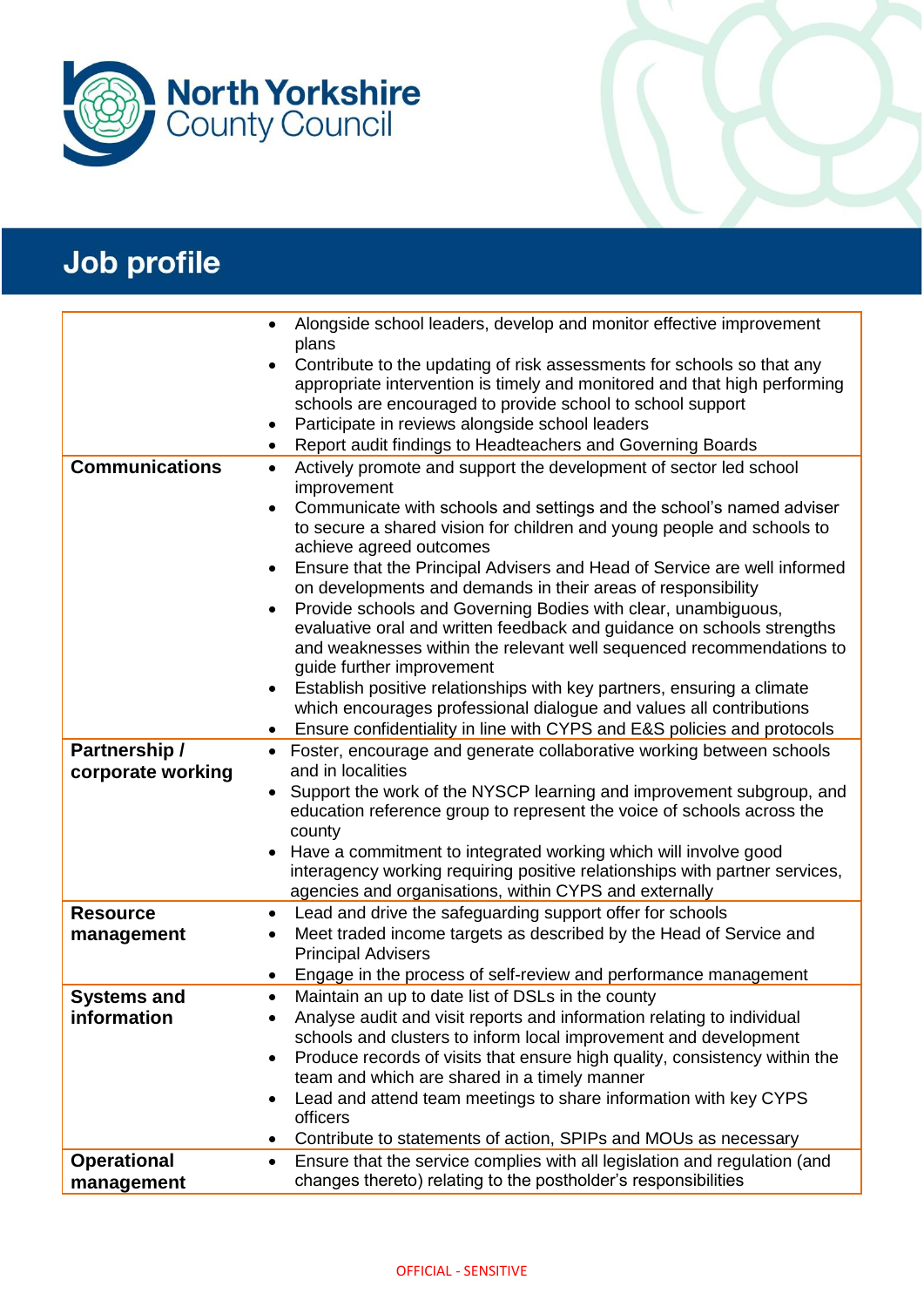

| <b>Safeguarding</b> | Be responsible for promoting and safeguarding the welfare of children |
|---------------------|-----------------------------------------------------------------------|
|                     | and young people                                                      |
|                     | Take appropriate and considered action in all circumstances where the |
|                     | safety and/or welfare of children and young people may be at risk     |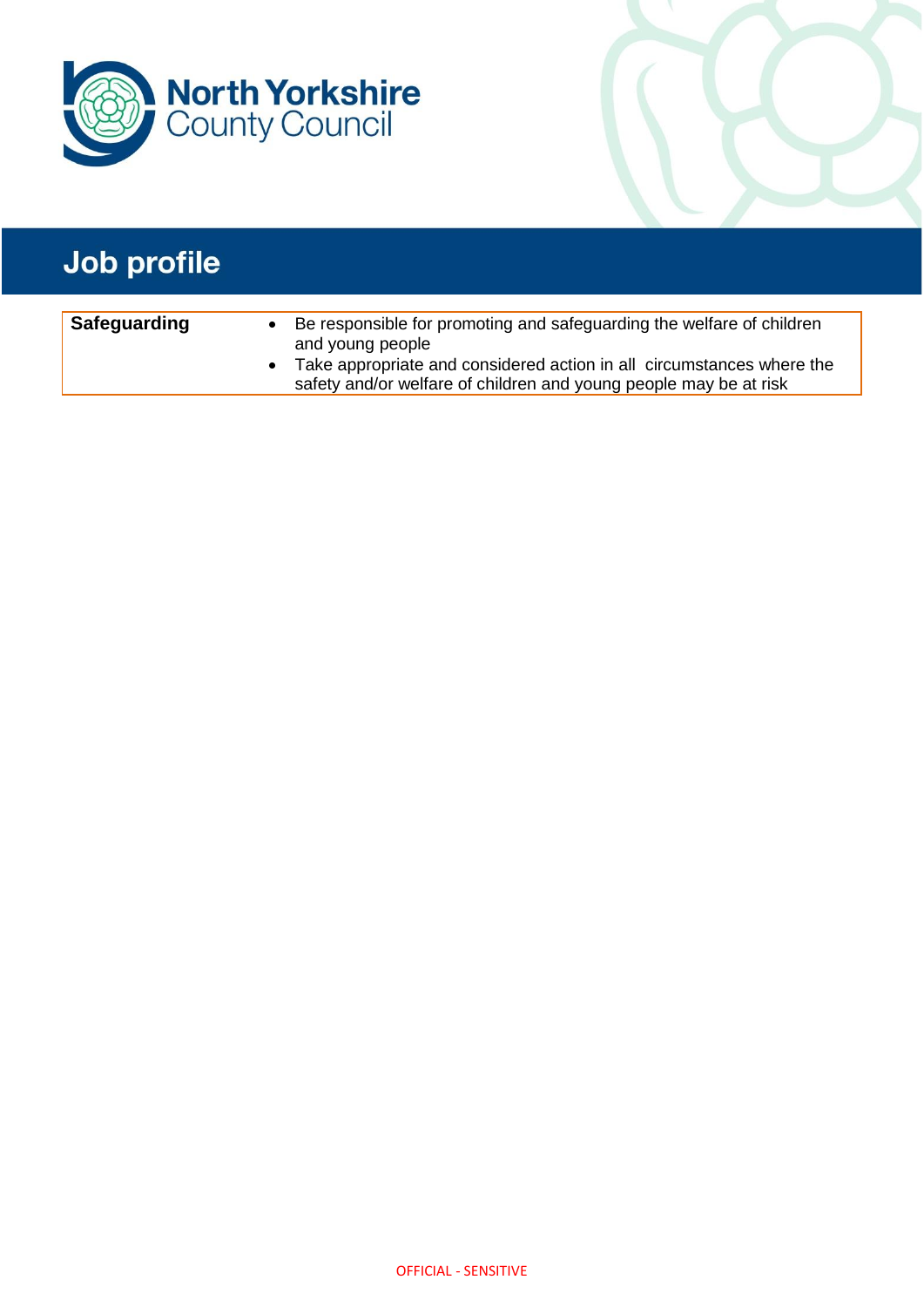

## **Person Specification**

| <b>Essential upon appointment</b>                                                                                                                                                                          | Desirable on                                                             |
|------------------------------------------------------------------------------------------------------------------------------------------------------------------------------------------------------------|--------------------------------------------------------------------------|
| Knowledge<br>Thorough knowledge and understanding of current policy and<br>national developments relating to safeguarding in education                                                                     | appointment                                                              |
| Knowledge and understanding of child protection legislation<br>$\bullet$<br>and guidance<br>Up to date knowledge and understanding of wider legislation                                                    |                                                                          |
| and key developments in education in the UK across some or<br>all of the following areas: early years, primary, secondary<br>including Post 16, special and alternative provision education                |                                                                          |
| Knowledge and understanding of the strategic role of the LA<br>$\bullet$<br>supporting the breadth of school improvement priorities<br>Thorough and up to date knowledge of Ofsted inspection<br>$\bullet$ |                                                                          |
| framework<br>Knowledge and understanding of safeguarding partnership<br>arrangements, local risks and the support available to schools                                                                     |                                                                          |
| <b>Experience</b>                                                                                                                                                                                          |                                                                          |
| Senior leadership experience in a state-funded school or setting<br>Substantial experience of dealing with safeguarding cases in<br>$\bullet$<br>school or setting as a DSL or similar capacity            | <b>Trained Ofsted Inspector</b><br>Recent experience as a<br>headteacher |
| Proven track record of successfully working with partner<br>$\bullet$<br>agencies and services                                                                                                             | Experience in taking a lead<br>role in a school causing<br>concern       |
| <b>Experience of leading successful CPD</b><br>$\bullet$<br><b>Experience of working with governors</b><br>$\bullet$<br>Experience of the use of data and information for action<br>$\bullet$              |                                                                          |
| planning for improvement<br><b>Occupational Skills</b>                                                                                                                                                     |                                                                          |
| <b>Excellent leadership skills</b>                                                                                                                                                                         |                                                                          |
| Excellent team player respecting and working effectively with<br>٠<br>each other                                                                                                                           |                                                                          |
| Inspiring, influencing and negotiating skills<br>Excellent interpersonal skills with the ability to build<br>relationships                                                                                 |                                                                          |
| Excellent planning, organisational and prioritisation skills<br>Excellent communication skills and ability to build strong<br>$\bullet$<br>relationships with leaders                                      |                                                                          |
| <b>Excellent presentation and training skills</b>                                                                                                                                                          |                                                                          |
| <b>Professional Qualifications/Training/Registrations required by</b>                                                                                                                                      |                                                                          |
| law, and/or essential for the performance of the role<br>Degree or equivalent qualification                                                                                                                | Evidence of further<br>qualifications and                                |